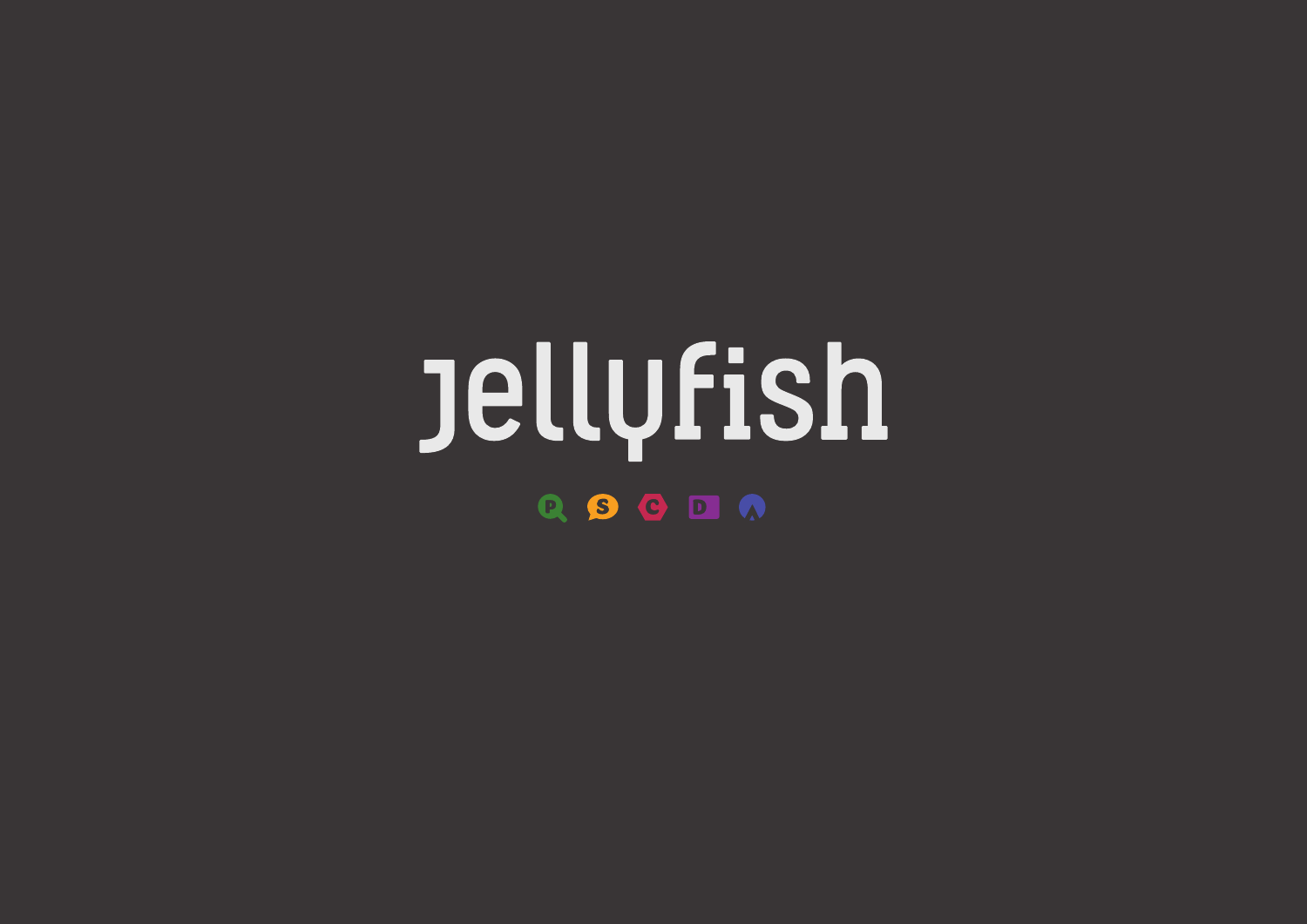## **What We Do? Hello!**

## **Jellyfish create perfect user journeys across multiple digital channels...**

We aren't just **PPC** professionals or **SEO & Social** experts, we're also passionate about **Creative**, dedicated to **Display** and obsessed with **Analytics**.





**SEO & Social** The process of improving the position of a website or a web page in a search engine's natural or un-paid search results with view to enhancing visibility to target audiences.



**Pay-Per-Click** A digital advertising model where advertisers pay a search engine only when their ad on a results page is clicked. The most prominent Pay-per-click platform is Google Adwords.



### **Display**

The placement of creative assets, such as banner ads, on high-value platforms with view to them generating quality click-throughs to a target website.



### **Analytics & Optimisation**



The study of the ways in which an audience interacts with a particular website and the subsequent improvements to a digital strategy that can be made, based on hard findings.

### **QOOD O** TellUfish

### **Creative**

The production of visual marketing assets used across offline & online activity. This may take the form of branding, web design, App development and campaign concept design.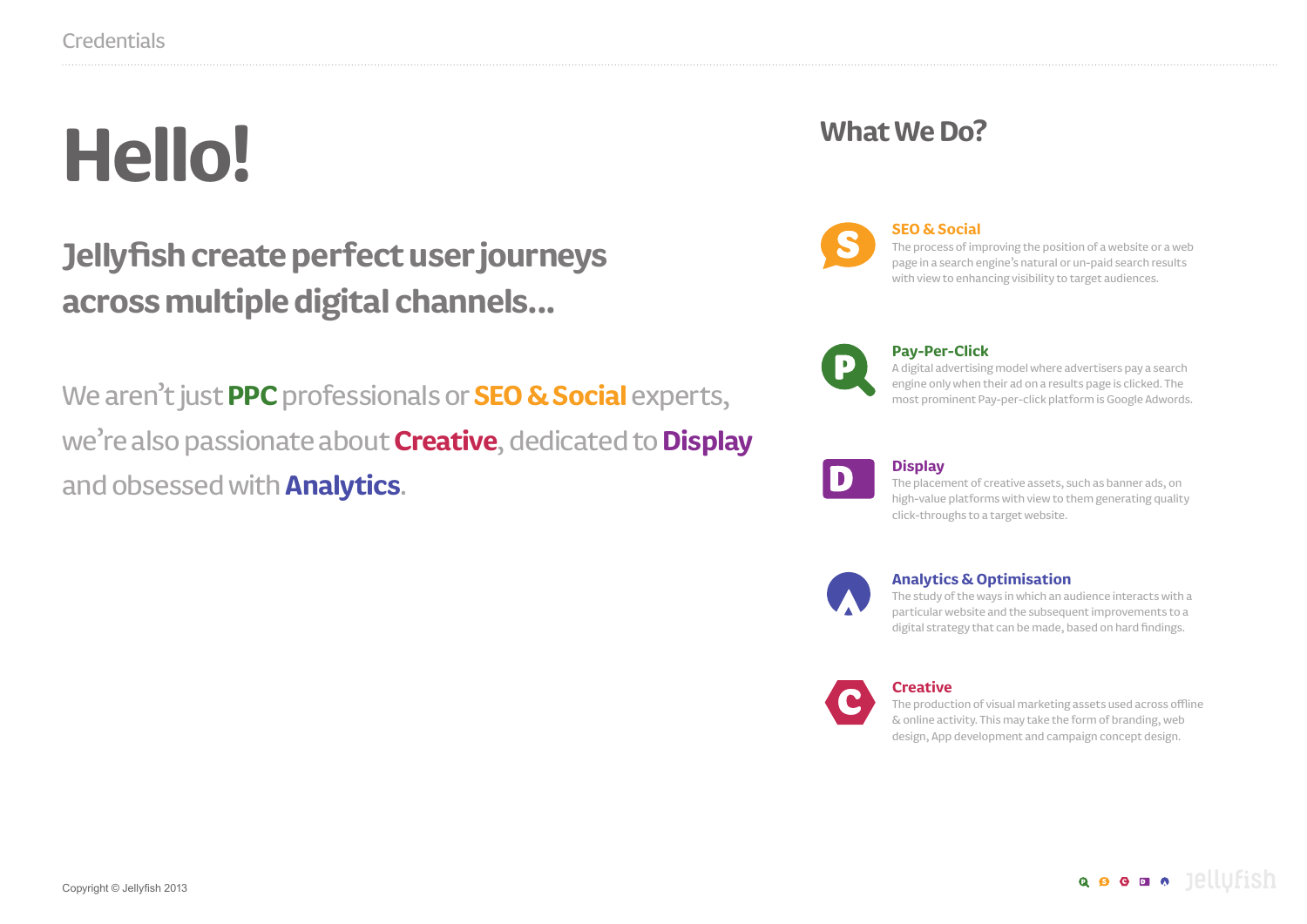### $\mathcal{N}$ Dorchester Collection











### **Who We Work With**



















#fitbit







Riverford







**GameStop®** 

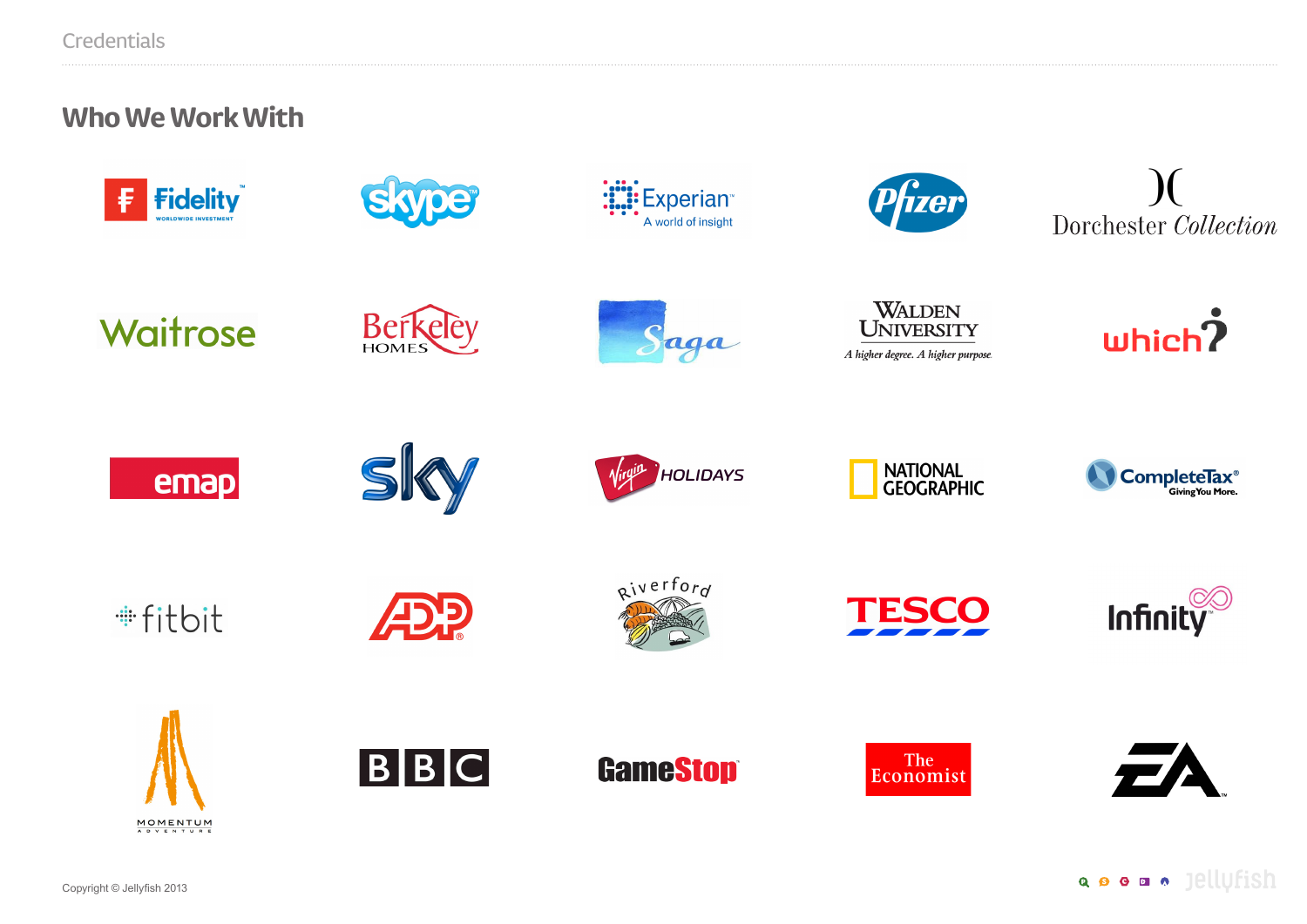

### **Where We Are**



#### **London, United Kingdom**

Jellyfish House 31 London Road Reigate London RH2 9SS

#### **Brighton, United Kingdom**

Metway Studios 55 Canning Street Brighton East Sussex BN2 0EF

#### **NYC, USA**

11 Penn Plaza 5th Floor New York New York 10001

#### **Baltimore, USA** 400 East Pratt Street 8th Floor Baltimore Maryland 21202

#### **Cape Town, South Africa**

Unit 4 9 Wedge Road Westville KwaZulu-Natal 3629

### a s o a o jellyfish